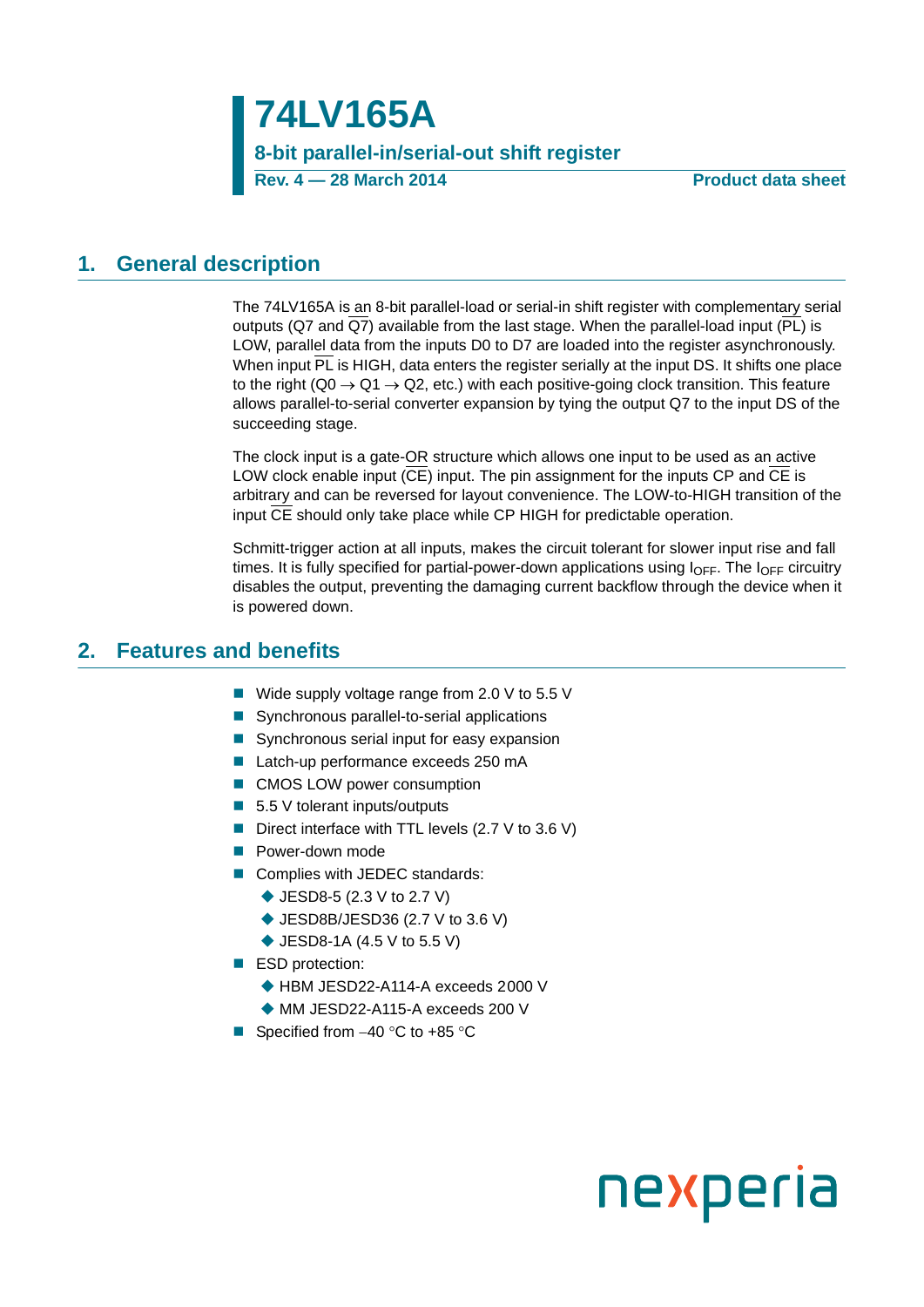# <span id="page-1-0"></span>**3. Ordering information**

| <b>Ordering information</b><br>Table 1. |                    |                  |                                                                           |                |  |  |  |  |  |  |
|-----------------------------------------|--------------------|------------------|---------------------------------------------------------------------------|----------------|--|--|--|--|--|--|
| Type number                             | Package            |                  |                                                                           |                |  |  |  |  |  |  |
|                                         | Temperature range  | <b>Name</b>      | <b>Description</b>                                                        | <b>Version</b> |  |  |  |  |  |  |
| 74LV165AD                               | $-40$ °C to +85 °C | SO <sub>16</sub> | plastic small outline package; 16 leads; body width 3.9 mm                | SOT109-1       |  |  |  |  |  |  |
| 74LV165APW                              | $-40$ °C to +85 °C | TSSOP16          | plastic thin shrink small outline package; 16 leads;<br>body width 4.4 mm | SOT403-1       |  |  |  |  |  |  |

# <span id="page-1-1"></span>**4. Functional diagram**



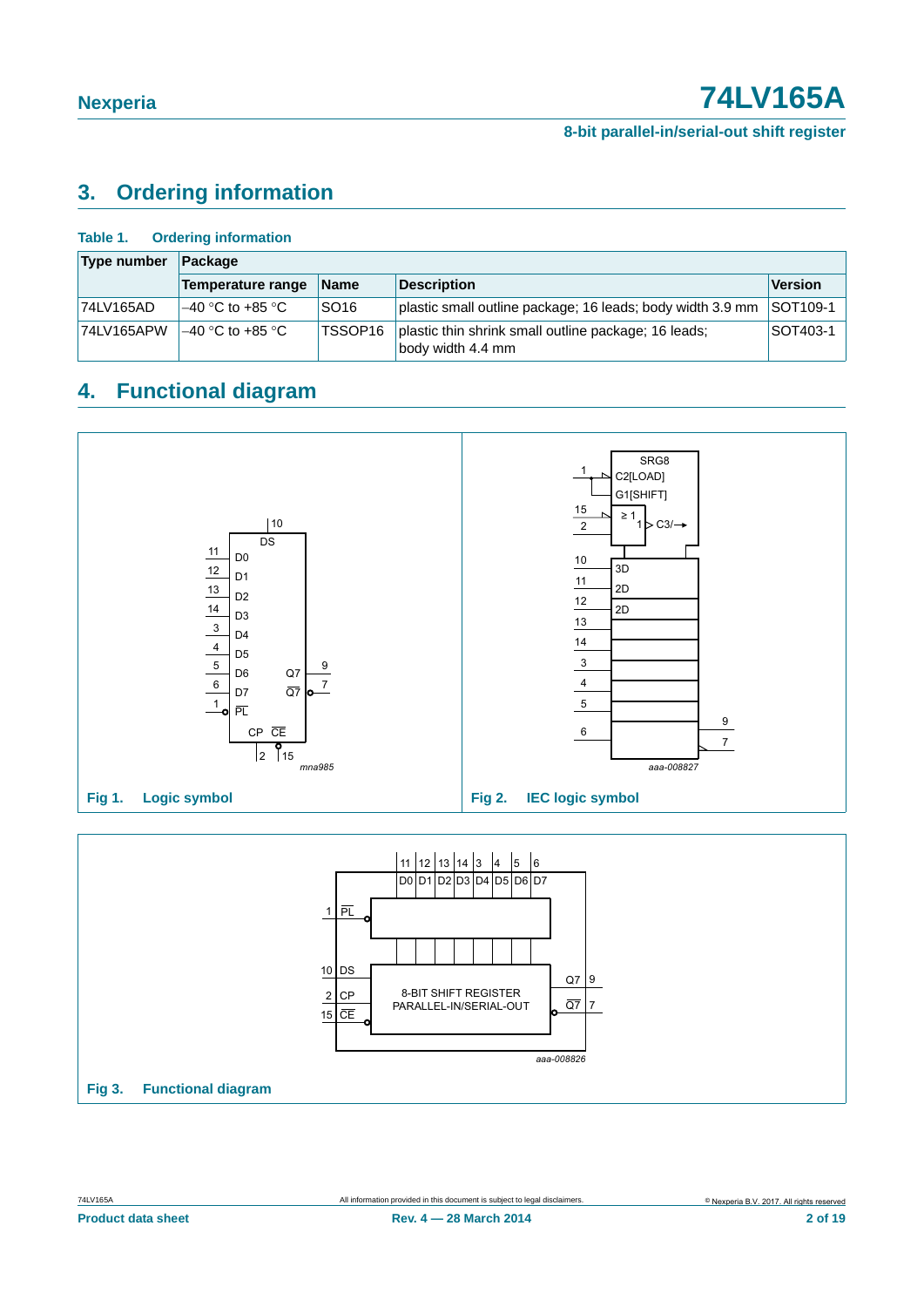## **8-bit parallel-in/serial-out shift register**

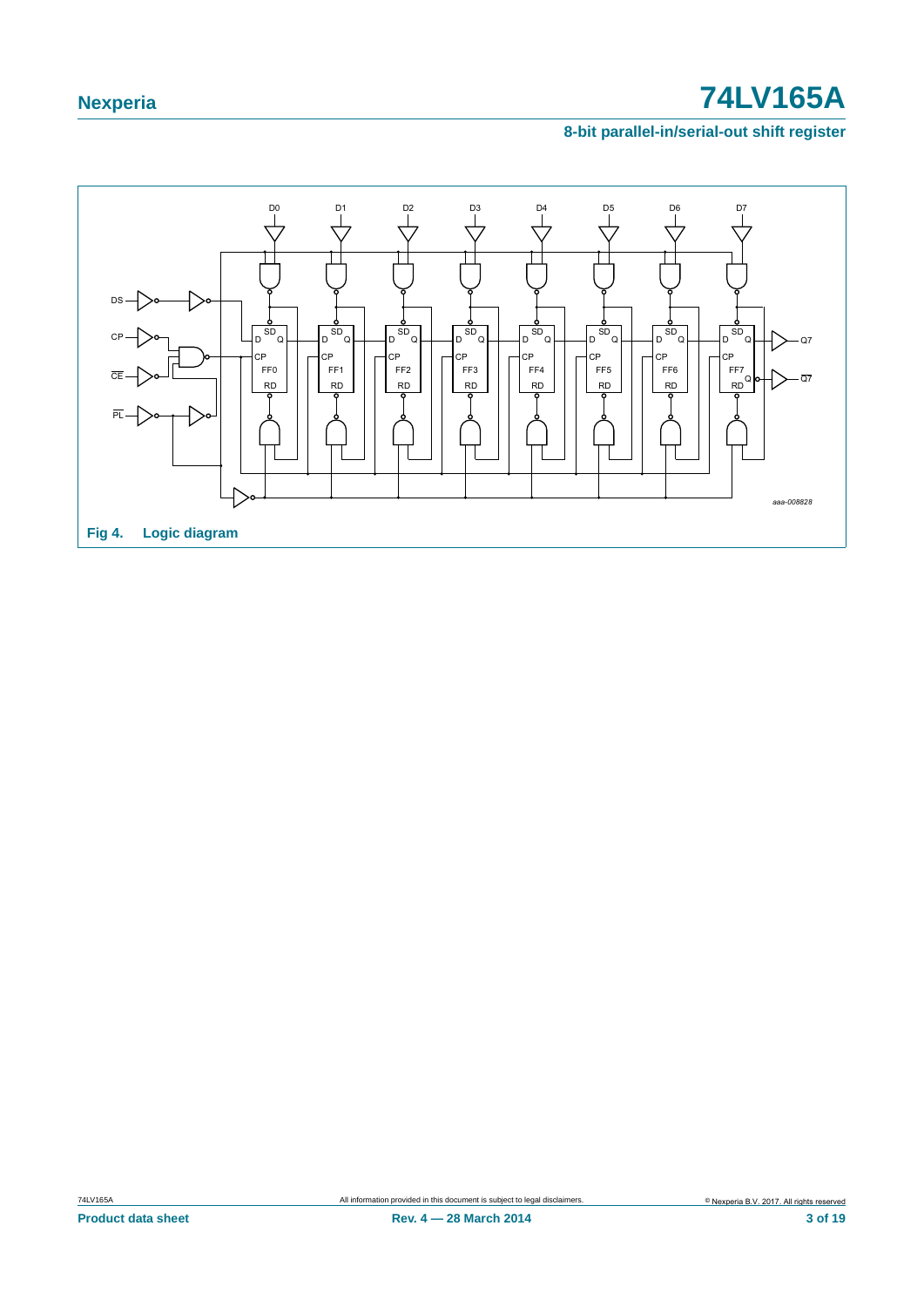# <span id="page-3-1"></span>**5. Pinning information**

## **5.1 Pinning**

<span id="page-3-2"></span>

## **5.2 Pin description**

### <span id="page-3-3"></span><span id="page-3-0"></span>**Table 2. Pin description**

| Symbol                              | Pin                        | <b>Description</b>                              |
|-------------------------------------|----------------------------|-------------------------------------------------|
| <b>PL</b>                           |                            | parallel enable input (active LOW)              |
| <b>CP</b>                           | 2                          | clock input (LOW-to-HIGH edge-triggered)        |
| $\overline{\overline{\mathsf{Q7}}}$ |                            | complementary serial output from the last stage |
| <b>GND</b>                          | 8                          | ground $(0 V)$                                  |
| lQ7                                 | 9                          | serial output from the last stage               |
| DS                                  | 10                         | serial data input                               |
| D <sub>0</sub> to D <sub>7</sub>    | 11, 12, 13, 14, 3, 4, 5, 6 | parallel data inputs                            |
| <b>CE</b>                           | 15                         | clock enable input (active LOW)                 |
| $V_{\rm CC}$                        | 16                         | positive supply voltage                         |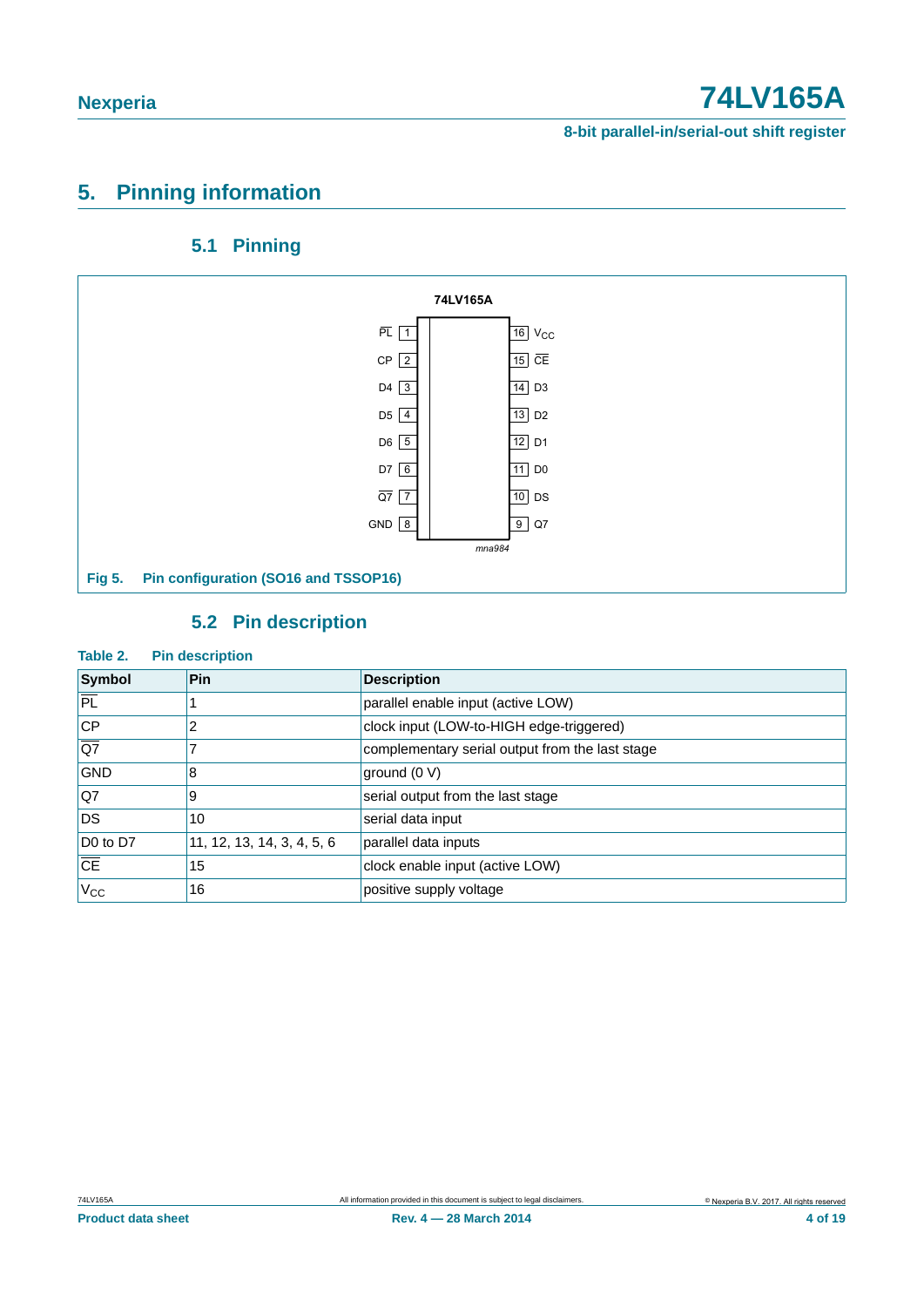# <span id="page-4-1"></span>**6. Functional description**

#### Table 3. Function table<sup>[1]</sup>

| <b>Operating modes</b> | <b>Inputs</b> |           |    |           |          | Qn registers   |              | <b>Output</b>  |                 |
|------------------------|---------------|-----------|----|-----------|----------|----------------|--------------|----------------|-----------------|
|                        | <b>PL</b>     | <b>CE</b> | CP | <b>DS</b> | D0 to D7 | Q <sub>0</sub> | Q1 to Q6     | Q7             | Q7              |
| parallel load          |               | ΙX        | X  | X         |          |                | $L$ to $L$   | L              | H               |
|                        |               | ΙX        | X  | X         | Н        | H              | H to H       | lН             | ┗               |
| serial shift           | H             |           |    |           | X        |                | $q0$ to $q5$ | q <sub>6</sub> | $\overline{q6}$ |
|                        | H             |           | ᄉ  | h         | Χ        | H              | $q0$ to $q5$ | q <sub>6</sub> | $\overline{q6}$ |
|                        | H             | ∧         |    |           | X        |                | $q0$ to $q5$ | q <sub>6</sub> | $\overline{q6}$ |
|                        | H             | ⋏         |    | h         | X        | H              | q0 to q5     | q <sub>6</sub> | $\overline{q6}$ |
| hold "do nothing"      | H             | lн        | X  | X         | X        | q <sub>0</sub> | q1 to q6     | q7             | $\overline{q7}$ |
|                        | H             | ΙX        | H  | X         | X        | q <sub>0</sub> | q1 to q6     | q7             | $\overline{q7}$ |

#### <span id="page-4-0"></span> $[1]$  H = HIGH voltage level;

h = HIGH voltage level one set-up time prior to the LOW-to-HIGH clock transition;

L = LOW voltage level;

l = LOW voltage level one set-up time prior to the LOW-to-HIGH clock transition;

q = state of the referenced output one set-up time prior to the LOW-to-HIGH clock transition;

 $X =$  don't care;

 $\uparrow$  = LOW-to-HIGH clock transition.

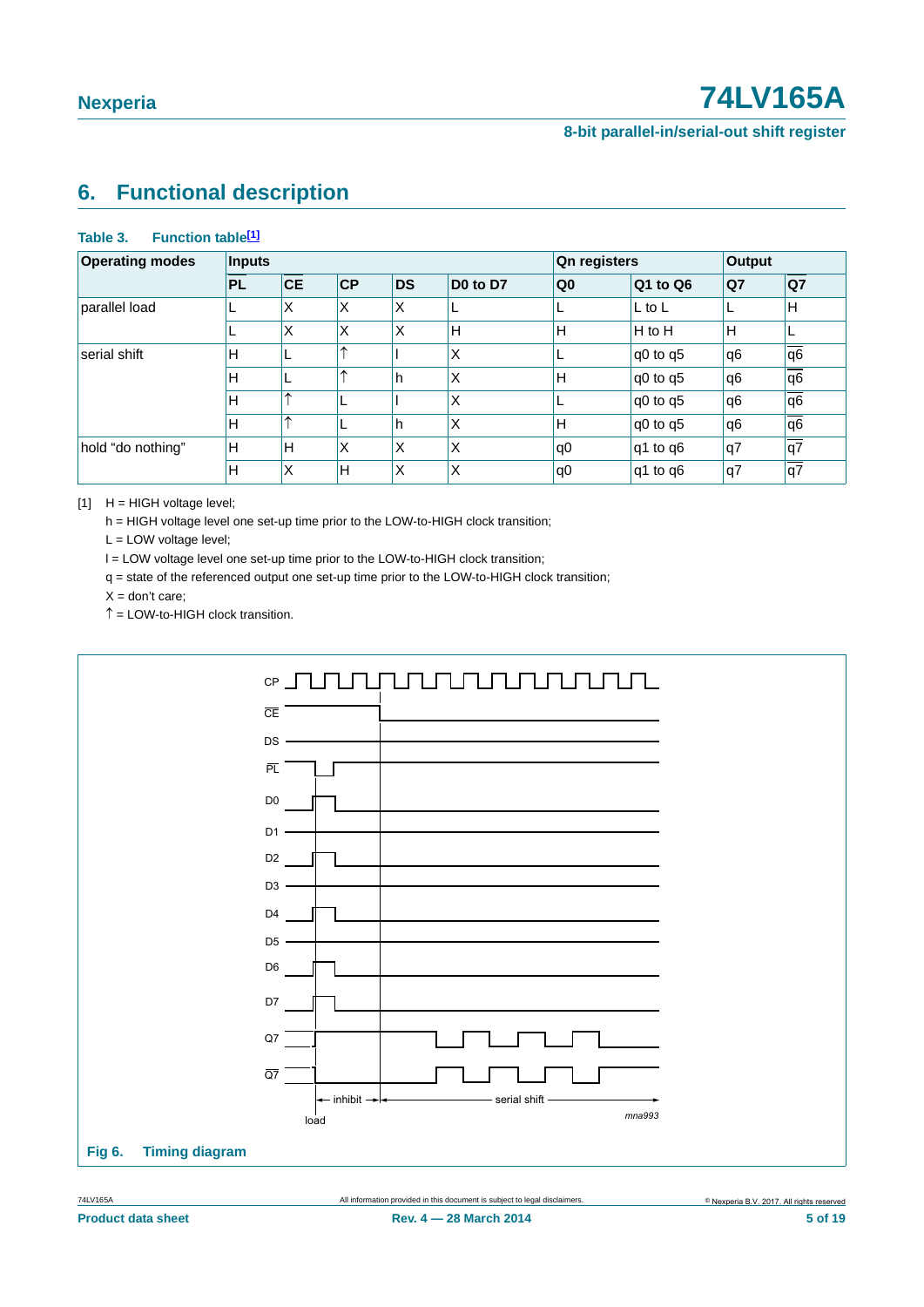# <span id="page-5-3"></span>**7. Limiting values**

#### **Table 4. Limiting values**

*In accordance with the Absolute Maximum Rating System (IEC 60134). Voltages are referenced to GND (ground = 0 V)[\[1\]](#page-5-0)*

| Symbol              | <b>Parameter</b>        | <b>Conditions</b>                      | <b>Min</b> |        | <b>Max</b>     | Unit              |
|---------------------|-------------------------|----------------------------------------|------------|--------|----------------|-------------------|
| $V_{CC}$            | supply voltage          |                                        |            | $-0.5$ | $+7$           | V                 |
| $ I_{\mathsf{IK}} $ | input clamping current  | $V_1 < 0$ V                            |            |        | $-20$          | mA                |
| $V_I$               | input voltage           |                                        |            | $-0.5$ | $+7$           | V                 |
| $I_{OK}$            | output clamping current | $V_Q > V_{CC}$ or $V_Q < 0$            |            |        | ±50            | mA                |
| $V_{\rm O}$         | output voltage          |                                        |            | $-0.5$ | $V_{CC}$ + 0.5 | V                 |
|                     |                         | power-down mode                        |            | $-0.5$ | $+7$           | $\vee$            |
| I <sub>o</sub>      | output current          | 0 V < V <sub>O</sub> < V <sub>CC</sub> |            |        | ±25            | mA                |
| $I_{\rm CC}$        | supply current          |                                        |            |        | $+50$          | l mA              |
| <b>I</b> GND        | ground current          |                                        |            | $-50$  |                | <b>mA</b>         |
| $T_{\text{stg}}$    | storage temperature     |                                        |            | $-65$  | $+150$         | $^{\circ}{\rm C}$ |
| $P_{\text{tot}}$    | total power dissipation | $T_{amb} = -40$ °C to +85 °C           |            |        |                |                   |
|                     |                         | SO16 package                           | $[2]$      |        | 500            | mW                |
|                     |                         | TSSOP16 package                        | $[3]$      |        | 500            | mW                |

<span id="page-5-0"></span>[1] The input and output voltage ratings may be exceeded if the input and output current ratings are observed.

<span id="page-5-1"></span>[2] P<sub>tot</sub> derates linearly with 8 mW/K above 70 °C.

<span id="page-5-2"></span>[3]  $P_{tot}$  derates linearly with 5.5 mW/K above 60 °C.

# <span id="page-5-4"></span>**8. Recommended operating conditions**

#### **Table 5. Recommended operating conditions**

 *Voltages are referenced to GND (ground = 0 V)*

| Symbol              | Parameter                           | <b>Conditions</b>                | Min   | <b>Typ</b> | Max          | <b>Unit</b> |
|---------------------|-------------------------------------|----------------------------------|-------|------------|--------------|-------------|
| $V_{\rm CC}$        | supply voltage                      |                                  | 2.0   |            | 5.5          | ν           |
| $ V_1$              | input voltage                       |                                  | 0     |            | 5.5          | ٧           |
| 'V <sub>o</sub>     | output voltage                      |                                  | 0     |            | $V_{\rm CC}$ | ٧           |
| $T_{\mathsf{amb}}$  | ambient temperature                 |                                  | $-40$ | -          | $+85$        | $^{\circ}C$ |
| $\Delta t/\Delta V$ | input transition rise and fall rate | $V_{\rm CC}$ = 2.3 V to 2.7 V    | 0     |            | 200          | ns/V        |
|                     |                                     | $V_{\text{CC}}$ = 3.0 V to 3.6 V | 0     |            | 100          | ns/V        |
|                     |                                     | $V_{CC}$ = 4.5 V to 5.5 V        | 0     |            | 20           | ns/V        |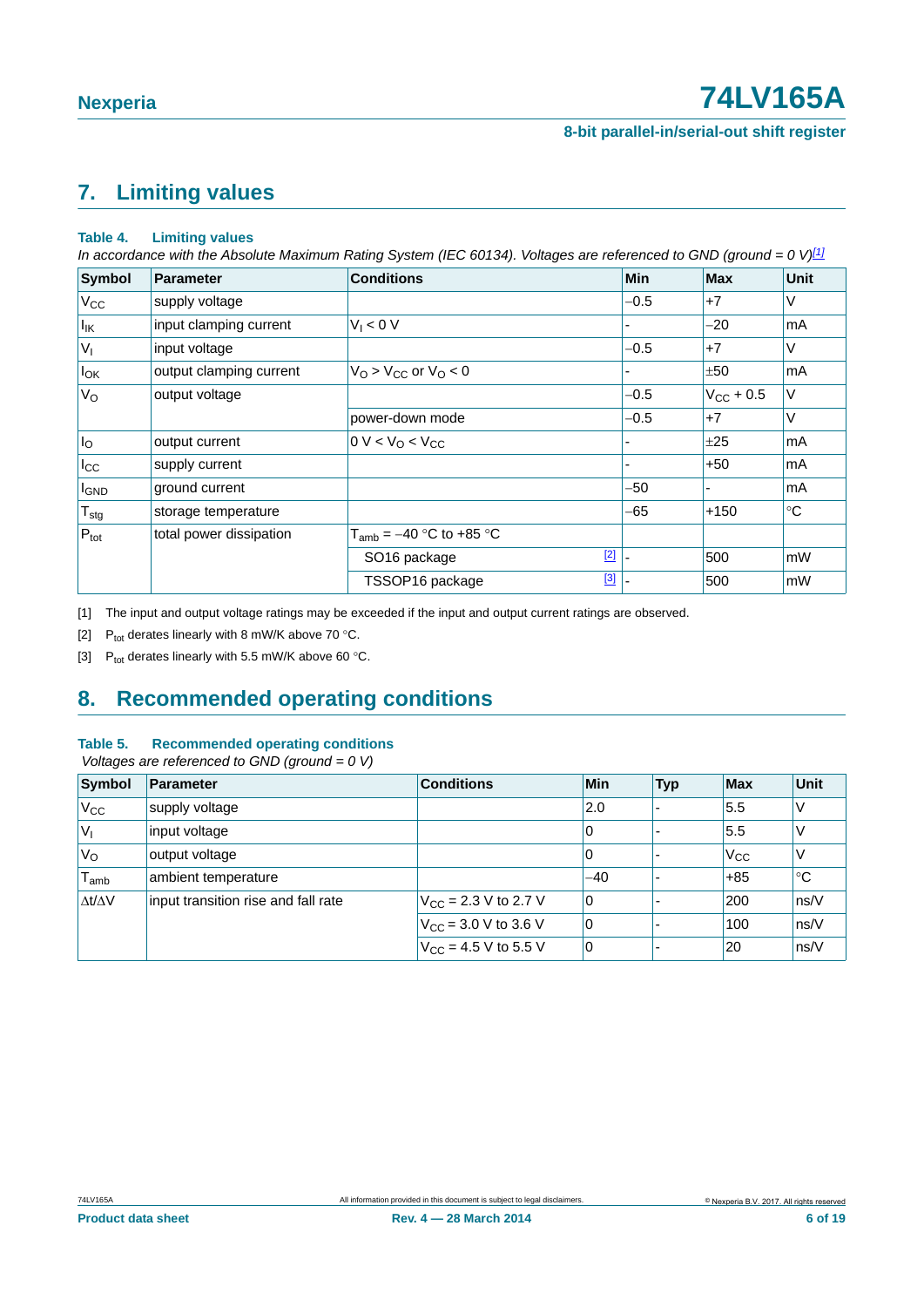# <span id="page-6-1"></span>**9. Static characteristics**

#### <span id="page-6-0"></span>**Table 6. Static characteristics**

*At recommended operating conditions; voltages are referenced to GND (ground = 0 V).*

|                       | Symbol Parameter          | <b>Conditions</b>                                                           |                | $T_{amb} = -40$ °C to +85 °C |             |        |  |  |
|-----------------------|---------------------------|-----------------------------------------------------------------------------|----------------|------------------------------|-------------|--------|--|--|
|                       |                           |                                                                             | <b>Min</b>     | <b>Typ</b>                   | <b>Max</b>  |        |  |  |
| V <sub>IH</sub>       | HIGH-level input voltage  | $V_{CC}$ = 2.0 V                                                            | 1.5            |                              |             | $\vee$ |  |  |
|                       |                           | $V_{CC}$ = 2.3 V to 2.7 V                                                   | $0.7V_{CC}$    |                              |             | V      |  |  |
|                       |                           | $V_{\text{CC}} = 3.0 \text{ V}$ to 3.6 V                                    | $0.7V_{CC}$    |                              |             | V      |  |  |
|                       |                           | $V_{CC} = 4.5$ V to 5.5 V                                                   | $0.7V_{CC}$    |                              |             | V      |  |  |
| $V_{IL}$              | LOW-level input voltage   | $V_{\text{CC}} = 2.0 V$                                                     |                |                              | 0.5         | V      |  |  |
|                       |                           | $V_{\text{CC}} = 2.3 \text{ V}$ to 2.7 V                                    |                |                              | $0.3V_{CC}$ | V      |  |  |
|                       |                           | $V_{\text{CC}} = 3.0 \text{ V}$ to 3.6 V                                    | L.             | $\blacksquare$               | $0.3V_{CC}$ | V      |  |  |
|                       |                           | $V_{CC} = 4.5$ V to 5.5 V                                                   |                |                              | $0.3V_{CC}$ | V      |  |  |
| <b>V<sub>OH</sub></b> | HIGH-level output voltage | $V_I = V_{IH}$ or $V_{II}$                                                  |                |                              |             |        |  |  |
|                       |                           | $I_{\text{O}} = -50 \mu\text{A}$ ; $V_{\text{CC}} = 2.0 \text{ V}$ to 5.5 V | $V_{CC}$ – 0.1 |                              |             | $\vee$ |  |  |
|                       |                           | $I_{\Omega}$ = -2.0 mA; $V_{\text{CC}}$ = 2.3 V                             | 2.0            |                              |             | V      |  |  |
|                       |                           | $I_{\Omega}$ = -6.0 mA; $V_{\text{CC}}$ = 3.0 V                             | 2.48           |                              |             | V      |  |  |
|                       |                           | $I_{\Omega}$ = -12 mA; $V_{\text{CC}}$ = 4.5 V                              | 3.8            |                              |             | V      |  |  |
| $V_{OL}$              | LOW-level output voltage  | $V_I = V_{IH}$ or $V_{II}$                                                  |                |                              |             |        |  |  |
|                       |                           | $IO$ = 50 µA; $VCC$ = 2.0 V to 5.5 V                                        |                |                              | 0.10        | V      |  |  |
|                       |                           | $IO$ = 2.0 mA; $VCC$ = 2.3 V                                                | ä,             |                              | 0.40        | V      |  |  |
|                       |                           | $IO$ = 6.0 mA; $VCC$ = 3.0 V                                                |                |                              | 0.44        | V      |  |  |
|                       |                           | $I_{\Omega}$ = 12 mA; $V_{\text{CC}}$ = 4.5 V                               |                |                              | 0.55        | V      |  |  |
| h.                    | input leakage current     | $V_1$ = $V_{CC}$ or GND; $V_{CC}$ = 5.5 V                                   |                | ±0.01                        | ±1          | μA     |  |  |
| loff                  | power-off leakage current | $V_1$ or $V_0$ = 5.5 V; $V_{CC}$ = 0.0 V                                    |                | ±0.05                        | ±5          | μA     |  |  |
| $I_{\rm CC}$          | supply current            | $V_1 = V_{CC}$ or GND; $I_0 = 0$ A; $V_{CC} = 5.5$ V                        |                | 0.2                          | 20          | μA     |  |  |
| C <sub>1</sub>        | input capacitance         |                                                                             |                | 3.0                          |             | pF     |  |  |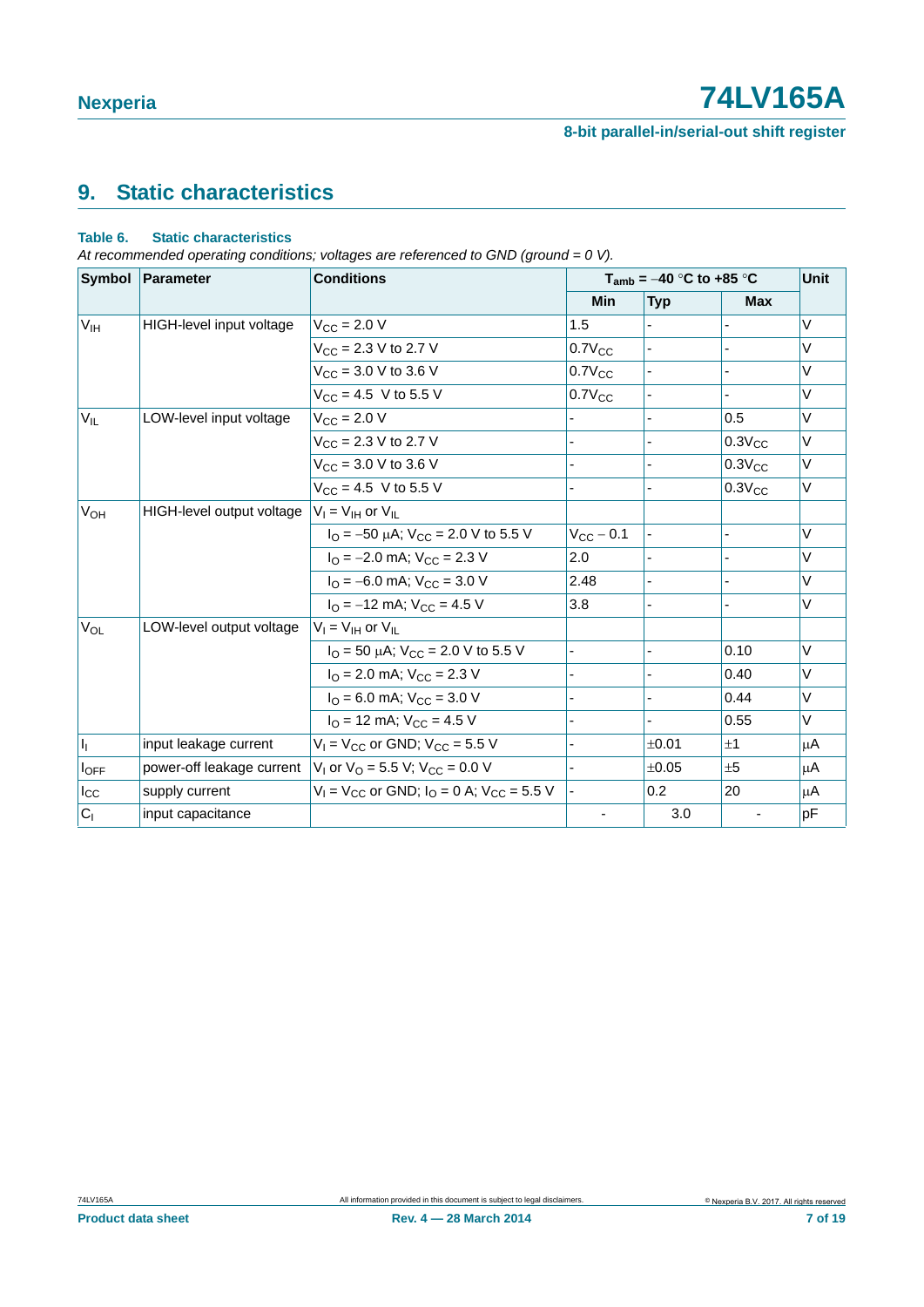# <span id="page-7-0"></span>**10. Dynamic characteristics**

#### **Table 7. Dynamic characteristics**

*GND (ground = 0 V); for test circuit, see [Figure 12](#page-12-0)*

|              | Symbol   Parameter<br><b>Conditions</b> |                                                                                                    |       | $T_{amb} = -40$ °C to +85 °C |                    |            | Unit      |
|--------------|-----------------------------------------|----------------------------------------------------------------------------------------------------|-------|------------------------------|--------------------|------------|-----------|
|              |                                         |                                                                                                    |       | Min                          | Typ <sup>[1]</sup> | <b>Max</b> |           |
| $t_{\rm pd}$ | propagation<br>delay                    | $\overline{CE}$ , CP to Q7, $\overline{Q7}$ ; C <sub>L</sub> = 15 pF; see Figure 7<br>and Figure 8 | $[2]$ |                              |                    |            |           |
|              |                                         | $V_{CC}$ = 2.3 V to 2.7 V                                                                          | $[3]$ | 1.0                          | 11.0               | 22.0       | ns        |
|              |                                         | $V_{CC}$ = 3.0 V to 3.6 V                                                                          | $[4]$ | 1.0                          | 7.5                | 18.0       | $\sf{ns}$ |
|              |                                         | $V_{CC}$ = 4.5 V to 5.5 V                                                                          | [5]   | 1.0                          | 5.5                | 11.5       | ns        |
|              |                                         | $\overline{PL}$ to Q7, $\overline{QT}$ ; C <sub>i</sub> = 15 pF; see Figure 8                      |       |                              |                    |            |           |
|              |                                         | $V_{CC}$ = 2.3 V to 2.7 V                                                                          | $[3]$ | 1.0                          | 11.5               | 23.5       | ns        |
|              |                                         | $V_{CC}$ = 3.0 V to 3.6 V                                                                          | $[4]$ | 1.0                          | 8.0                | 18.5       | ns        |
|              |                                         | $V_{CC}$ = 4.5 V to 5.5 V                                                                          | [5]   | 1.0                          | 5.5                | 11.5       | ns        |
|              |                                         | D7 to Q7, $\overline{Q7}$ ; C <sub>L</sub> = 15 pF; see Figure 9                                   |       |                              |                    |            |           |
|              |                                         | $V_{CC}$ = 2.3 V to 2.7 V                                                                          | $[3]$ | 1.0                          | 12.0               | 24.0       | ns        |
|              |                                         | $V_{CC}$ = 3.0 V to 3.6 V                                                                          | $[4]$ | 1.0                          | 8.5                | 16.5       | ns        |
|              |                                         | $V_{CC}$ = 4.5 V to 5.5 V                                                                          | [5]   | 1.0                          | 6.0                | 10.5       | ns        |
|              |                                         | $\overline{CE}$ , CP to Q7, $\overline{Q7}$ ; see Figure 7 and Figure 8                            |       |                              |                    |            |           |
|              |                                         | $V_{CC}$ = 2.3 V to 2.7 V                                                                          | $[3]$ | 1.0                          | 13.0               | 26.0       | ns        |
|              |                                         | $V_{CC}$ = 3.0 V to 3.6 V                                                                          | $[4]$ | 1.0                          | 9.0                | 21.5       | ns        |
|              |                                         | $V_{CC}$ = 4.5 V to 5.5 V                                                                          | [5]   | 1.0                          | 6.1                | 13.5       | ns        |
|              |                                         | $\overline{PL}$ to Q7, $\overline{Q7}$ ; see Figure 8                                              |       |                              |                    |            |           |
|              |                                         | $V_{CC}$ = 2.3 V to 2.7 V                                                                          | $[3]$ | 1.0                          | 14.0               | 28.0       | ns        |
|              |                                         | $V_{CC}$ = 3.0 V to 3.6 V                                                                          | $[4]$ | 1.0                          | 10.0               | 22.0       | ns        |
|              |                                         | $V_{CC}$ = 4.5 V to 5.5 V                                                                          | [5]   | 1.0                          | 6.5                | 13.5       | ns        |
|              |                                         | D7 to Q7, Q7; see Figure 9                                                                         |       |                              |                    |            |           |
|              |                                         | $V_{CC}$ = 2.3 V to 2.7 V                                                                          | $[3]$ | 1.0                          | 14.0               | 28.0       | ns        |
|              |                                         | $V_{CC}$ = 3.0 V to 3.6 V                                                                          | $[4]$ | 1.0                          | 10.0               | 20         | ns        |
|              |                                         | $V_{CC}$ = 4.5 V to 5.5 V                                                                          | [5]   | 1.0                          | 6.5                | 12.5       | ns        |
| $ t_W $      | pulse width                             | CP input HIGH to LOW; see Figure 7                                                                 |       |                              |                    |            |           |
|              |                                         | $V_{CC}$ = 2.3 V to 2.7 V                                                                          | $[3]$ | 9.0                          |                    |            | ns        |
|              |                                         | $V_{CC}$ = 3.0 V to 3.6 V                                                                          | $[4]$ | 7.0                          |                    |            | ns        |
|              |                                         | $V_{CC}$ = 4.5 V to 5.5 V                                                                          | [5]   | 4.0                          |                    |            | ns        |
|              |                                         | PL input LOW; see Figure 8                                                                         |       |                              |                    |            |           |
|              |                                         | $V_{CC}$ = 2.3 V to 2.7 V                                                                          | $[3]$ | 13.0                         |                    |            | ns        |
|              |                                         | $V_{CC}$ = 3.0 V to 3.6 V                                                                          | $[4]$ | 9.0                          |                    |            | ns        |
|              |                                         | $V_{CC}$ = 4.5 V to 5.5 V                                                                          | [5]   | 6.0                          |                    |            | ns        |
| $t_{rec}$    | recovery time                           | PL to CP, CE; see Figure 8                                                                         |       |                              |                    |            |           |
|              |                                         | $V_{CC}$ = 2.3 V to 2.7 V                                                                          | $[3]$ | 8.5                          |                    |            | ns        |
|              |                                         | $V_{CC}$ = 3.0 V to 3.6 V                                                                          | $[4]$ | $6.0\,$                      |                    |            | ns        |
|              |                                         | $V_{CC}$ = 4.5 V to 5.5 V                                                                          | [5]   | 4.0                          |                    |            | ns        |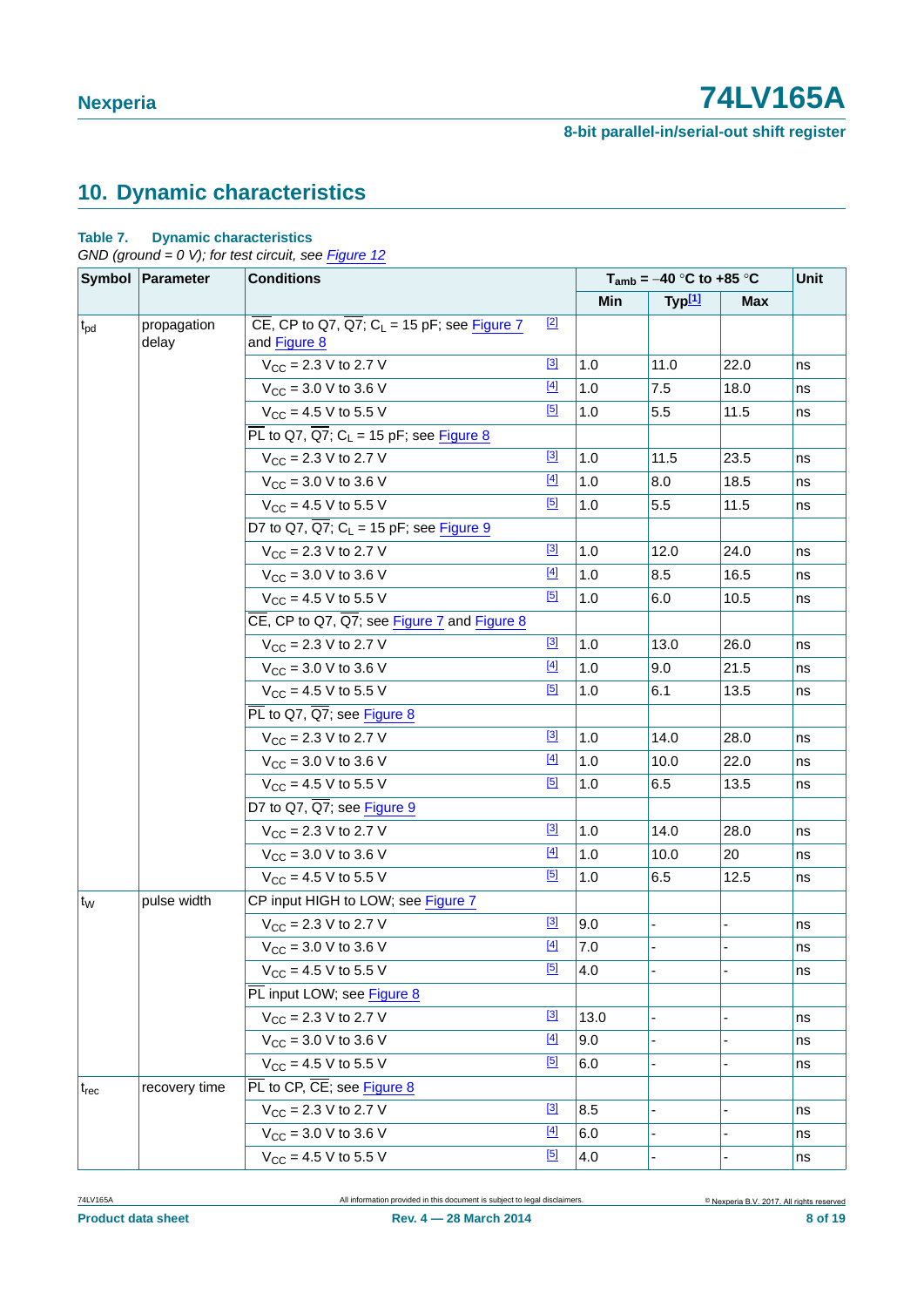## **8-bit parallel-in/serial-out shift register**

|                  | - 19.<br>Symbol Parameter | <b>Conditions</b>                                            |       |          | $T_{amb} = -40$ °C to +85 °C |            | Unit       |
|------------------|---------------------------|--------------------------------------------------------------|-------|----------|------------------------------|------------|------------|
|                  |                           |                                                              |       | Min      | Typ[1]                       | <b>Max</b> |            |
| $t_{\text{su}}$  | set-up time               | DS to CP, CE; see Figure 10                                  |       |          |                              |            |            |
|                  |                           | $V_{CC}$ = 2.3 V to 2.7 V                                    | $[3]$ | 6.0      |                              |            | ns         |
|                  |                           | $V_{CC}$ = 3.0 V to 3.6 V                                    | $[4]$ | 4.0      |                              |            | ns         |
|                  |                           | $V_{CC}$ = 4.5 V to 5.5 V                                    | [5]   | 7.0      |                              |            | ns         |
|                  |                           | $\overline{CE}$ to CP, CP to $\overline{CE}$ ; see Figure 10 |       |          |                              |            |            |
|                  |                           | $V_{\text{CC}}$ = 2.3 V to 2.7 V                             | $[3]$ | 7.0      |                              |            | ns         |
|                  |                           | $V_{CC}$ = 3.0 V to 3.6 V                                    | $[4]$ | 5.0      |                              |            | ns         |
|                  |                           | $V_{CC}$ = 4.5 V to 5.5 V                                    | [5]   | 3.5      |                              |            | ns         |
|                  |                           | D7 to PL; see Figure 11                                      |       |          |                              |            |            |
|                  |                           | $V_{CC}$ = 2.3 V to 2.7 V                                    | $[3]$ | 12       |                              |            | ns         |
|                  |                           | $V_{CC}$ = 3.0 V to 3.6 V                                    | $[4]$ | 8.5      |                              |            | ns         |
|                  |                           | $V_{CC}$ = 4.5 V to 5.5 V                                    | [5]   | 5.0      |                              |            | ns         |
| $ t_h$           | hold time                 | DS to CP, CE; PL to CP, CE; see Figure 10                    |       |          |                              |            |            |
|                  |                           | $V_{CC}$ = 2.3 V to 2.7 V                                    | $[3]$ | $\Omega$ |                              |            | ns         |
|                  |                           | $V_{CC}$ = 3.0 V to 3.6 V                                    | $[4]$ | 0        |                              |            | ns         |
|                  |                           | $V_{CC}$ = 4.5 V to 5.5 V                                    | [5]   | 0.5      |                              |            | ns         |
|                  |                           | Dn to PL; see Figure 11                                      |       |          |                              |            |            |
|                  |                           | $V_{CC}$ = 2.3 V to 2.7 V                                    | $[3]$ | 0.5      |                              |            | ns         |
|                  |                           | $V_{CC}$ = 3.0 V to 3.6 V                                    | $[4]$ | 0.5      |                              |            | ns         |
|                  |                           | $V_{CC}$ = 4.5 V to 5.5 V                                    | [5]   | 1.0      |                              |            | ns         |
| $f_{\text{max}}$ | maximum                   | CP input; $C_L$ = 15 pF; see Figure 7                        |       |          |                              |            |            |
|                  | frequency                 | $V_{CC}$ = 2.3 V to 2.7 V                                    | $[3]$ | 45       | 80                           |            | MHz        |
|                  |                           | $V_{CC}$ = 3.0 V to 3.6 V                                    | $[4]$ | 50       | 115                          |            | MHz        |
|                  |                           | $V_{CC}$ = 4.5 V to 5.5 V                                    | [5]   | 90       | 165                          |            | <b>MHz</b> |
|                  |                           | CP input; see Figure 7                                       |       |          |                              |            |            |
|                  |                           | $V_{CC}$ = 2.3 V to 2.7 V                                    | [3]   | 35       | 65                           |            | <b>MHz</b> |
|                  |                           | $V_{CC}$ = 3.0 V to 3.6 V                                    | $[4]$ | 50       | 90                           |            | MHz        |
|                  |                           | $V_{CC}$ = 4.5 V to 5.5 V                                    | [5]   | 85       | 125                          |            | MHz        |

#### **Table 7. Dynamic characteristics** *…continued GND (ground = 0 V); for test circuit, see Figure 12*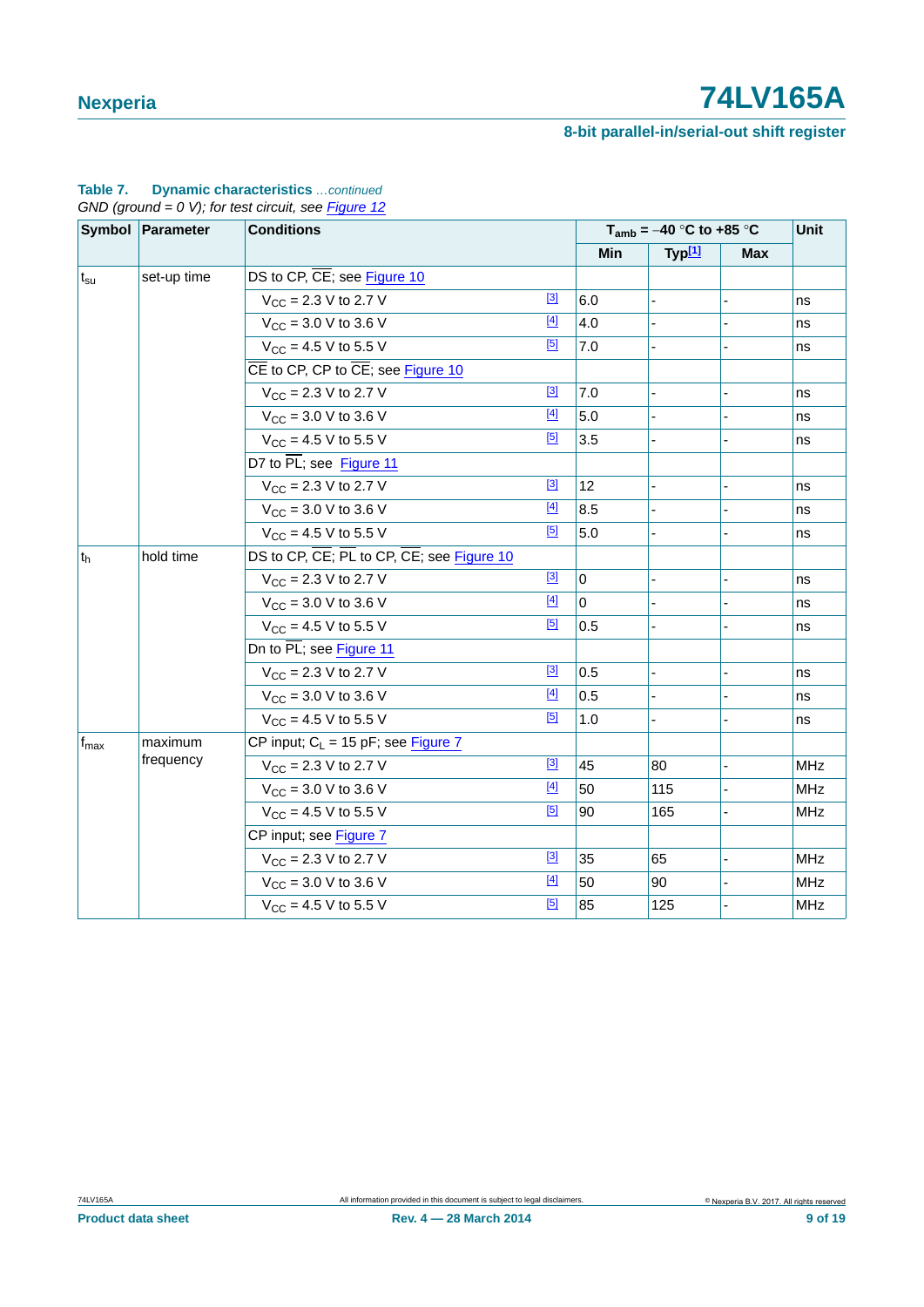#### **8-bit parallel-in/serial-out shift register**

| Table 7. | <b>Dynamic characteristics</b> continued              |  |
|----------|-------------------------------------------------------|--|
|          | GND (around $= 0$ V): for test circuit, see Figure 12 |  |

|                                          | $\frac{1}{2}$ . $\frac{1}{2}$ , $\frac{1}{2}$ , $\frac{1}{2}$ , $\frac{1}{2}$ , $\frac{1}{2}$ , $\frac{1}{2}$ , $\frac{1}{2}$ , $\frac{1}{2}$ , $\frac{1}{2}$ , $\frac{1}{2}$ |                                                   |                              |        |            |    |  |  |  |  |  |  |  |
|------------------------------------------|-------------------------------------------------------------------------------------------------------------------------------------------------------------------------------|---------------------------------------------------|------------------------------|--------|------------|----|--|--|--|--|--|--|--|
| Symbol<br><b>Conditions</b><br>Parameter |                                                                                                                                                                               |                                                   | $T_{amb}$ = -40 °C to +85 °C | Unit   |            |    |  |  |  |  |  |  |  |
|                                          |                                                                                                                                                                               |                                                   | Min                          | Typ[1] | <b>Max</b> |    |  |  |  |  |  |  |  |
| $C_{PD}$                                 | power<br>dissipation<br>capacitance                                                                                                                                           | [6]<br>$V_1$ = GND to $V_{CC}$ ; $V_{CC}$ = 3.3 V |                              | 24     |            | рF |  |  |  |  |  |  |  |

<span id="page-9-2"></span>[1] Typical values are measured at  $T_{amb} = 25 \degree C$  and nominal  $V_{CC}$ .

- <span id="page-9-1"></span>[2]  $t_{\text{pd}}$  is the same as  $t_{\text{PHL}}$  and  $t_{\text{PLH}}$ .
- <span id="page-9-3"></span>[3] Typical values are measured at  $V_{\text{CC}} = 2.5$  V.
- <span id="page-9-4"></span>[4] Typical values are measured at  $V_{CC} = 3.3$  V.
- <span id="page-9-5"></span>[5] Typical values are measured at  $V_{CC} = 5.0$  V.

<span id="page-9-6"></span>[6] C<sub>PD</sub> is used to determine the dynamic power dissipation  $P_D = C_{PD} \times V_{CC}^2 \times f_i + \Sigma (C_L \times V_{CC}^2 \times f_0)$  (P<sub>D</sub> in µW), where: f<sub>i</sub> = input frequency in MHz;  $f_0$  = output frequency in MHz;

 $\Sigma$  (C<sub>L</sub>  $\times$  V<sub>CC</sub><sup>2</sup>  $\times$  f<sub>o</sub>) = sum of outputs;  $C_L$  = output load capacitance in pF;

 $V_{CC}$  = supply voltage in V.

# <span id="page-9-7"></span>**11. Waveforms**

<span id="page-9-0"></span>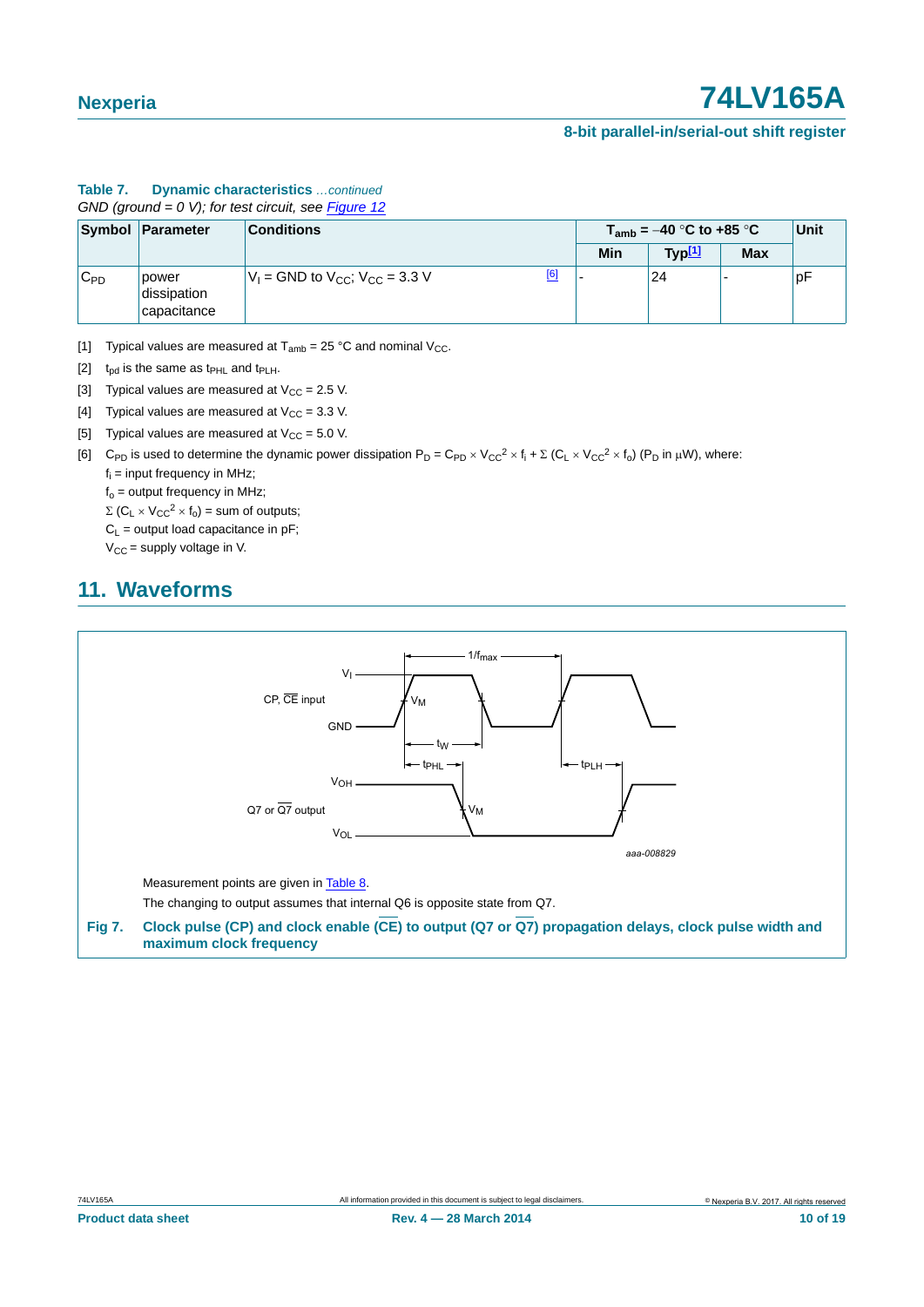#### **8-bit parallel-in/serial-out shift register**



<span id="page-10-1"></span><span id="page-10-0"></span>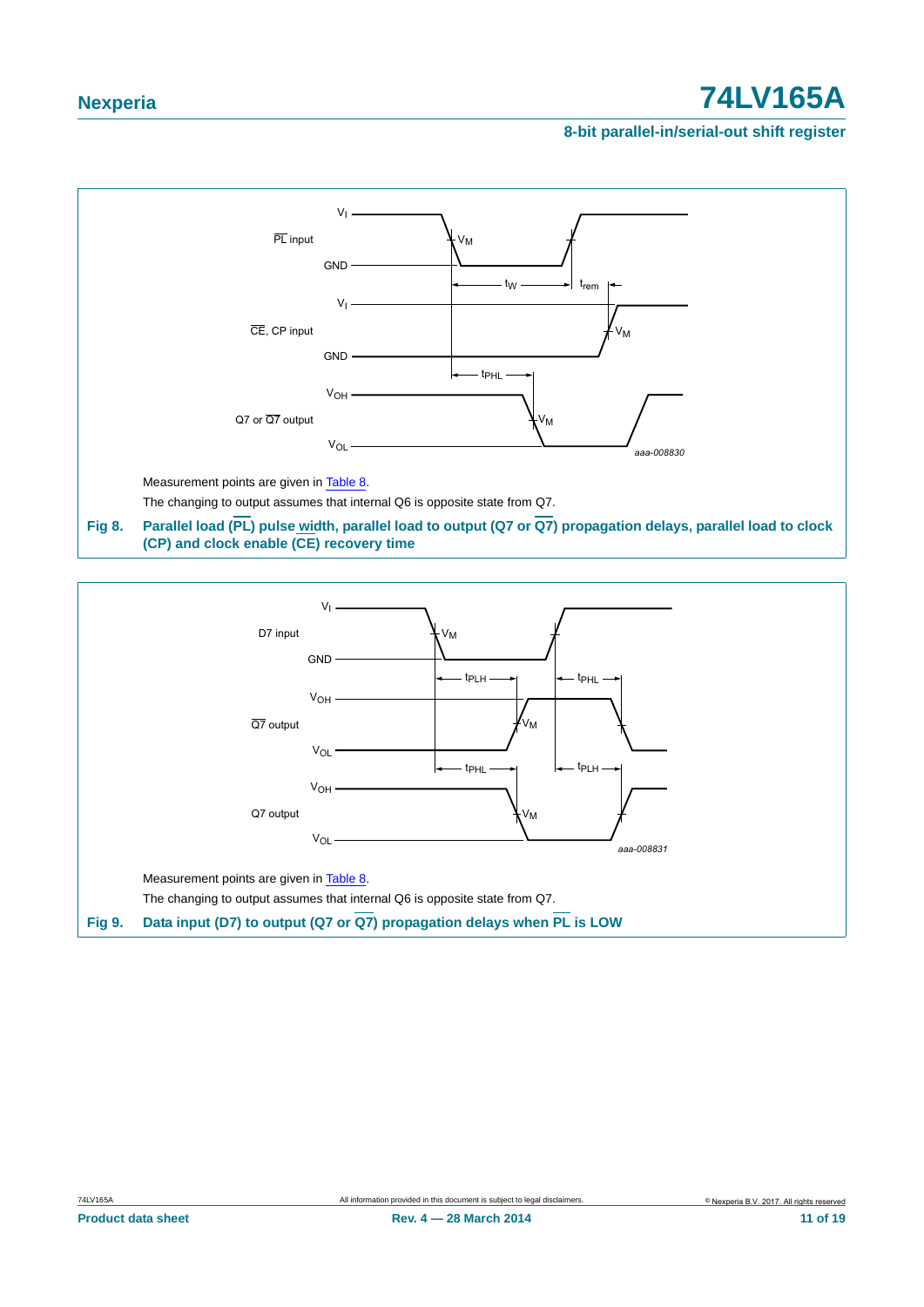#### **8-bit parallel-in/serial-out shift register**



predictable output performance.

#### <span id="page-11-0"></span>**Fig 10. Set-up and hold times**



#### <span id="page-11-2"></span><span id="page-11-1"></span>**Table 8. Measurement points**

| <b>Supply voltage</b>  | Input          | Output         |
|------------------------|----------------|----------------|
| $V_{\rm CC}$           | V <sub>M</sub> | V <sub>M</sub> |
| $\vert$ 2.0 V to 5.5 V | $0.5V_{CC}$    | $0.5V_{CC}$    |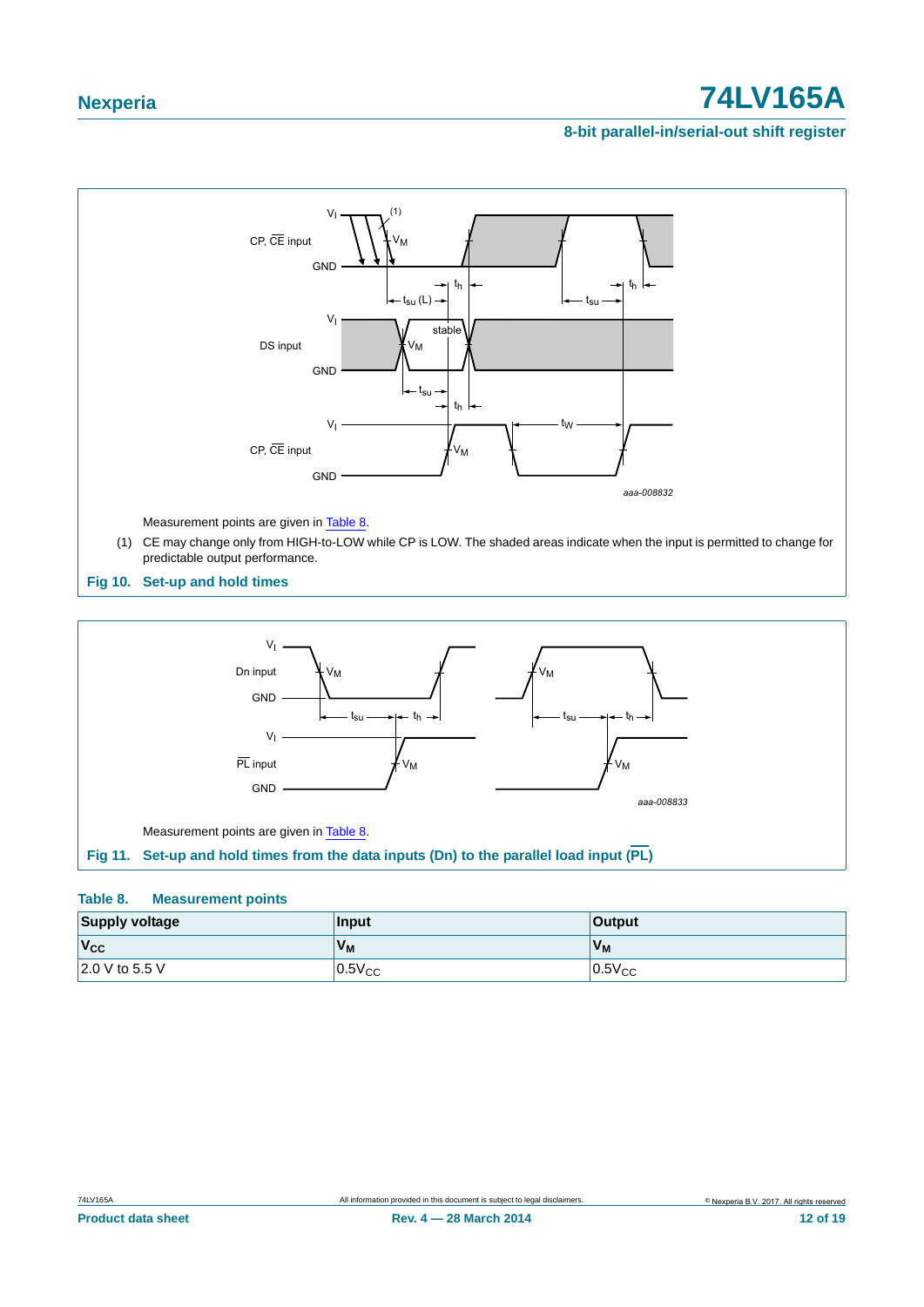#### **8-bit parallel-in/serial-out shift register**



#### <span id="page-12-1"></span><span id="page-12-0"></span>**Table 9. Test data**

| Supply voltage    | Input    |                            | Load         | V <sub>EXT</sub> |                   |
|-------------------|----------|----------------------------|--------------|------------------|-------------------|
|                   | V        | $\mathbf{u}_{\mathbf{r}},$ |              | M                | <b>TPHL, TPLH</b> |
| $ 2.0 V$ to 5.5 V | $V_{CC}$ | $3.0 \text{ ns}$           | 50 pF, 15 pF | 1 k $\Omega$     | open              |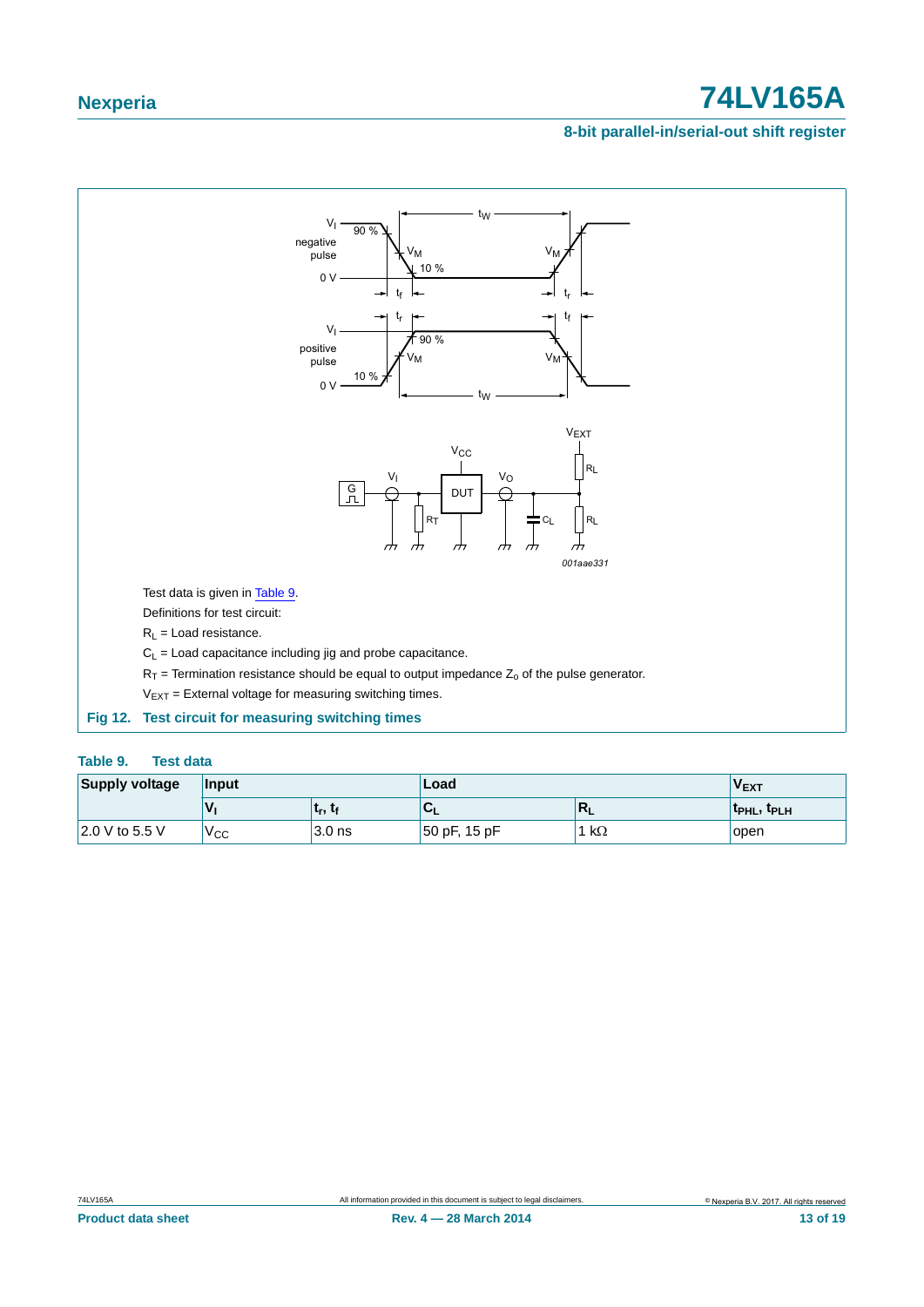**8-bit parallel-in/serial-out shift register**

## <span id="page-13-0"></span>**12. Package outline**



#### **Fig 13. Package outline SOT109-1 (SO16)**

74LV165A All information provided in this document is subject to legal disclaimers.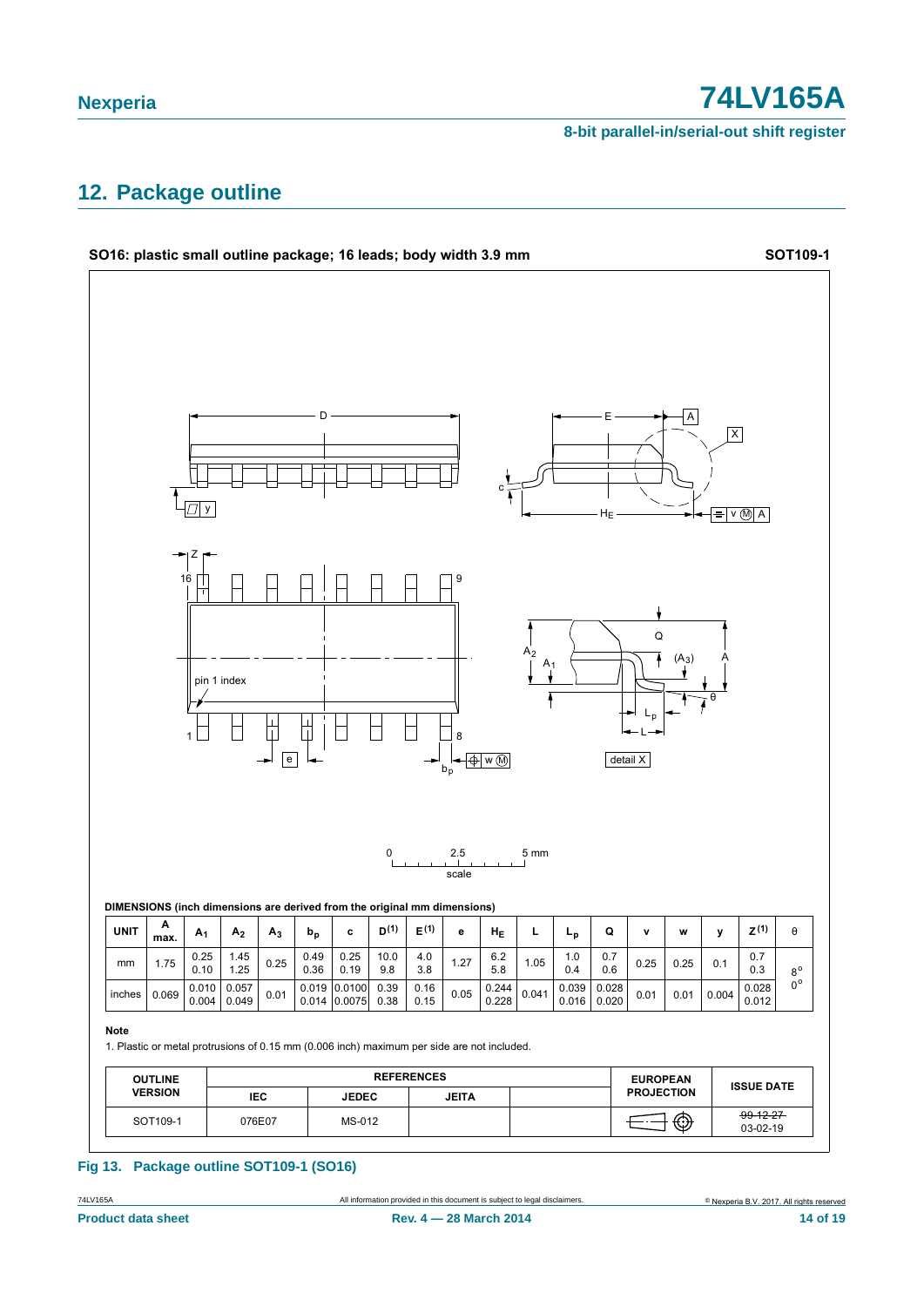**8-bit parallel-in/serial-out shift register**



**Fig 14. Package outline SOT403-1 (TSSOP16)**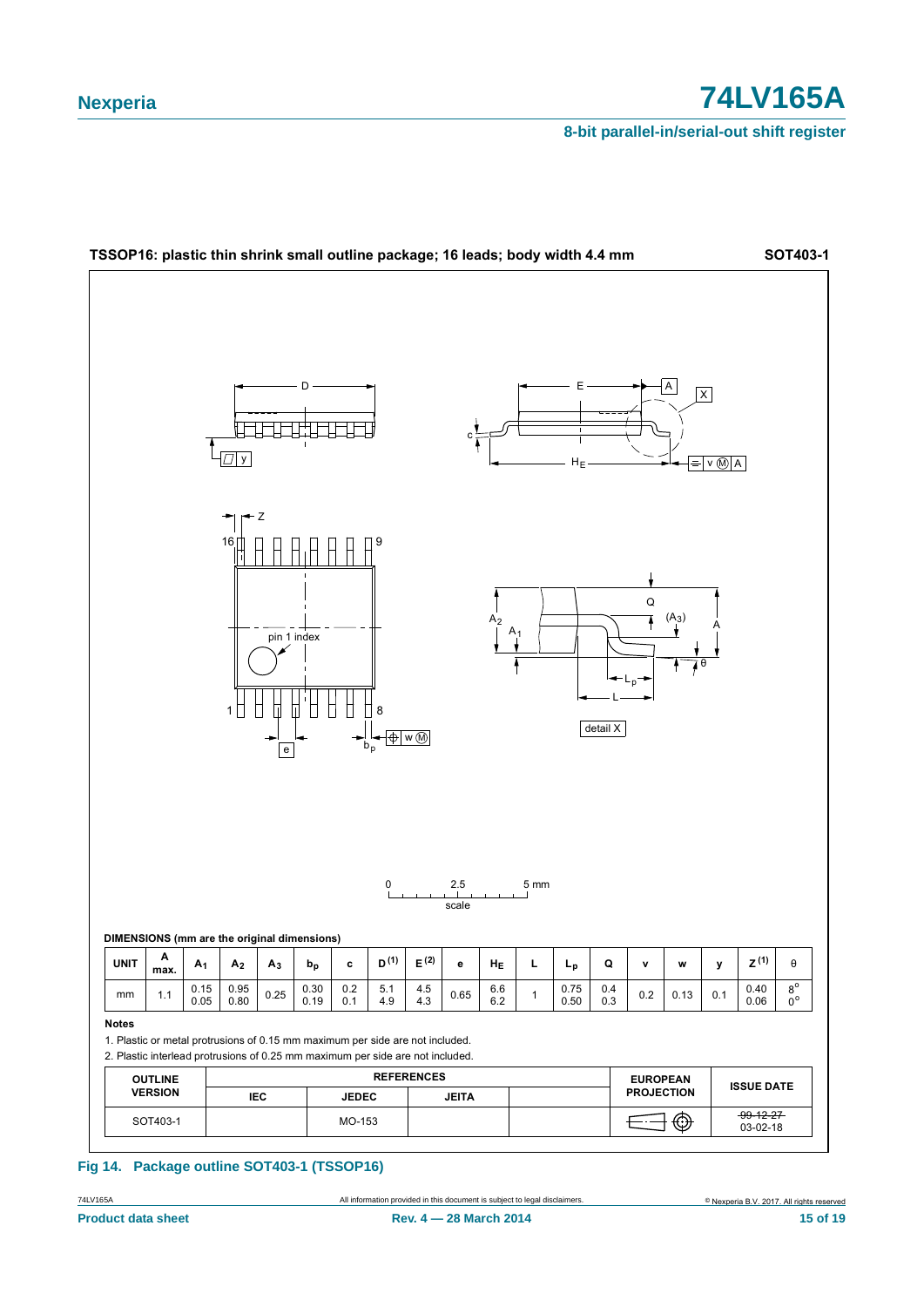# <span id="page-15-0"></span>**13. Abbreviations**

| <b>Table 10. Abbreviations</b> |                                         |  |  |
|--------------------------------|-----------------------------------------|--|--|
| Acronym                        | <b>Description</b>                      |  |  |
| <b>CMOS</b>                    | Complementary Metal-Oxide Semiconductor |  |  |
| <b>DUT</b>                     | Device Under Test                       |  |  |
| <b>ESD</b>                     | ElectroStatic Discharge                 |  |  |
| <b>HBM</b>                     | Human Body Model                        |  |  |
| <b>MM</b>                      | Machine Model                           |  |  |
| <b>TTL</b>                     | Transistor-Transistor Logic             |  |  |

# <span id="page-15-1"></span>**14. Revision history**

#### **Table 11. Revision history**

| <b>Document ID</b> | Release date                                                                                                              | Data sheet status            | <b>Change notice</b> | <b>Supersedes</b> |  |
|--------------------|---------------------------------------------------------------------------------------------------------------------------|------------------------------|----------------------|-------------------|--|
| 74LV165A v.4       | 20140328                                                                                                                  | Product data sheet           |                      | 74LV165A v.3      |  |
| Modifications:     | Minimum limit $V_{OH}$ for $V_{CC}$ = 4.5 V corrected from 3.0 V to 3.8 V (errata) in Table 6 "Static<br>characteristics" |                              |                      |                   |  |
| 74LV165A v.3       | 20140220                                                                                                                  | Product data sheet           |                      | 74LV165A v.2      |  |
| Modifications:     | • Typo corrected in Table 2 "Pin description"                                                                             |                              |                      |                   |  |
| 74LV165A v.2       | 20130904                                                                                                                  | Product data sheet           |                      | 74LV165A_CNV_1    |  |
| Modifications:     | • The format of this data sheet has been redesigned to comply with the new identity<br>guidelines of NXP Semiconductors.  |                              |                      |                   |  |
|                    | • Legal texts have been adapted to the new company name where appropriate.                                                |                              |                      |                   |  |
|                    | Family data added, see Section 9 "Static characteristics"                                                                 |                              |                      |                   |  |
| 74LV165A CNV 1     | December 1990                                                                                                             | <b>Product specification</b> |                      |                   |  |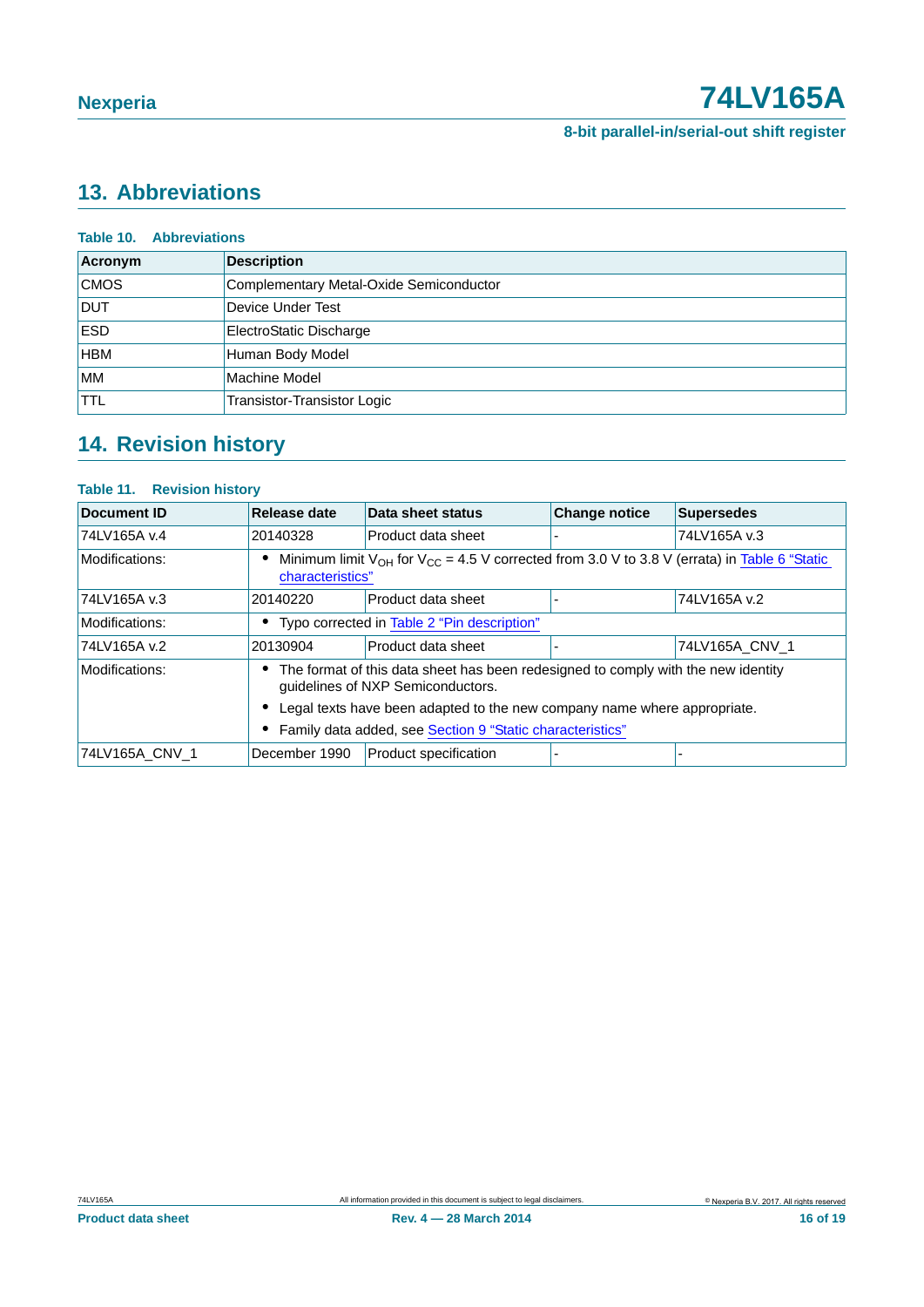# <span id="page-16-3"></span>**15. Legal information**

#### <span id="page-16-4"></span>**15.1 Data sheet status**

| Document status[1][2]          | <b>Product status</b> <sup>[3]</sup> | <b>Definition</b>                                                                     |
|--------------------------------|--------------------------------------|---------------------------------------------------------------------------------------|
| Objective [short] data sheet   | Development                          | This document contains data from the objective specification for product development. |
| Preliminary [short] data sheet | Qualification                        | This document contains data from the preliminary specification.                       |
| Product [short] data sheet     | Production                           | This document contains the product specification.                                     |

<span id="page-16-0"></span>[1] Please consult the most recently issued document before initiating or completing a design.

<span id="page-16-1"></span>[2] The term 'short data sheet' is explained in section "Definitions".

<span id="page-16-2"></span>[3] The product status of device(s) described in this document may have changed since this document was published and may differ in case of multiple devices. The latest product status<br>information is available on the Intern

#### <span id="page-16-5"></span>**15.2 Definitions**

**Draft —** The document is a draft version only. The content is still under internal review and subject to formal approval, which may result in modifications or additions. Nexperia does not give any

representations or warranties as to the accuracy or completeness of information included herein and shall have no liability for the consequences of use of such information.

**Short data sheet —** A short data sheet is an extract from a full data sheet with the same product type number(s) and title. A short data sheet is intended for quick reference only and should not be relied upon to contain detailed and full information. For detailed and full information see the relevant full data sheet, which is available on request via the local Nexperia sales office. In case of any inconsistency or conflict with the short data sheet, the full data sheet shall prevail.

**Product specification —** The information and data provided in a Product data sheet shall define the specification of the product as agreed between Nexperia and its customer, unless Nexperia and

customer have explicitly agreed otherwise in writing. In no event however, shall an agreement be valid in which the Nexperia product is deemed to offer functions and qualities beyond those described in the Product data sheet.

### <span id="page-16-6"></span>**15.3 Disclaimers**

**Limited warranty and liability —** Information in this document is believed to be accurate and reliable. However, Nexperia does not give any representations or warranties, expressed or implied, as to the accuracy or completeness of such information and shall have no liability for the consequences of use of such information. Nexperia takes no responsibility for the content in this document if provided by an information source outside of Nexperia.

In no event shall Nexperia be liable for any indirect, incidental, punitive, special or consequential damages (including - without limitation - lost profits, lost savings, business interruption, costs related to the removal or replacement of any products or rework charges) whether or not such damages are based on tort (including negligence), warranty, breach of contract or any other legal theory.

Notwithstanding any damages that customer might incur for any reason whatsoever, Nexperia's aggregate and cumulative liability towards customer for the products described herein shall be limited in accordance with the *Terms and conditions of commercial sale* of Nexperia.

**Right to make changes —** Nexperia reserves the right to make changes to information published in this document, including without limitation specifications and product descriptions, at any time and without notice. This document supersedes and replaces all information supplied prior to the publication hereof.

**Suitability for use - Nexperia products are not designed** authorized or warranted to be suitable for use in life support, life-critical or safety-critical systems or equipment, nor in applications where failure or malfunction of a Nexperia product can reasonably be expected to result in personal injury, death or severe property or environmental damage. Nexperia and its suppliers accept no liability for inclusion and/or use of Nexperia products in such equipment or applications and therefore such inclusion and/or use is at the customer's own risk.

**Applications —** Applications that are described herein for any of these products are for illustrative purposes only. Nexperia makes no representation or warranty that such applications will be suitable for the specified use without further testing or modification.

Customers are responsible for the design and operation of their applications and products using Nexperia products, and Nexperia accepts no liability for any assistance with applications or customer product design. It is customer's sole responsibility to determine whether the Nexperia product is suitable and fit for the customer's applications and products planned, as well as for the planned application and use of customer's third party customer(s). Customers should provide appropriate design and operating safeguards to minimize the risks associated with their applications and products.

Nexperia does not accept any liability related to any default, damage, costs or problem which is based on any weakness or default in the customer's applications or products, or the application or use by customer's third party customer(s). Customer is responsible for doing all necessary testing for the customer's applications and products using Nexperia products in order to avoid a default of the applications and the products or of the application or use by customer's third party customer(s). Nexperia does not accept any liability in this respect.

**Limiting values —** Stress above one or more limiting values (as defined in the Absolute Maximum Ratings System of IEC 60134) will cause permanent damage to the device. Limiting values are stress ratings only and (proper) operation of the device at these or any other conditions above those given in the Recommended operating conditions section (if present) or the Characteristics sections of this document is not warranted. Constant or repeated exposure to limiting values will permanently and irreversibly affect the quality and reliability of the device.

**Terms and conditions of commercial sale —** Nexperia

products are sold subject to the general terms and conditions of commercial sale, as published at [http://www.nexperia.com/profile/te](http://www.nexperia.com/profile/terms)rms, unless otherwise agreed in a valid written individual agreement. In case an individual agreement is concluded only the terms and conditions of the respective agreement shall apply. Nexperia hereby expressly objects to applying the customer's general terms and conditions with regard to the purchase of Nexperia products by customer.

**No offer to sell or license —** Nothing in this document may be interpreted or construed as an offer to sell products that is open for acceptance or the grant, conveyance or implication of any license under any copyrights, patents or other industrial or intellectual property rights.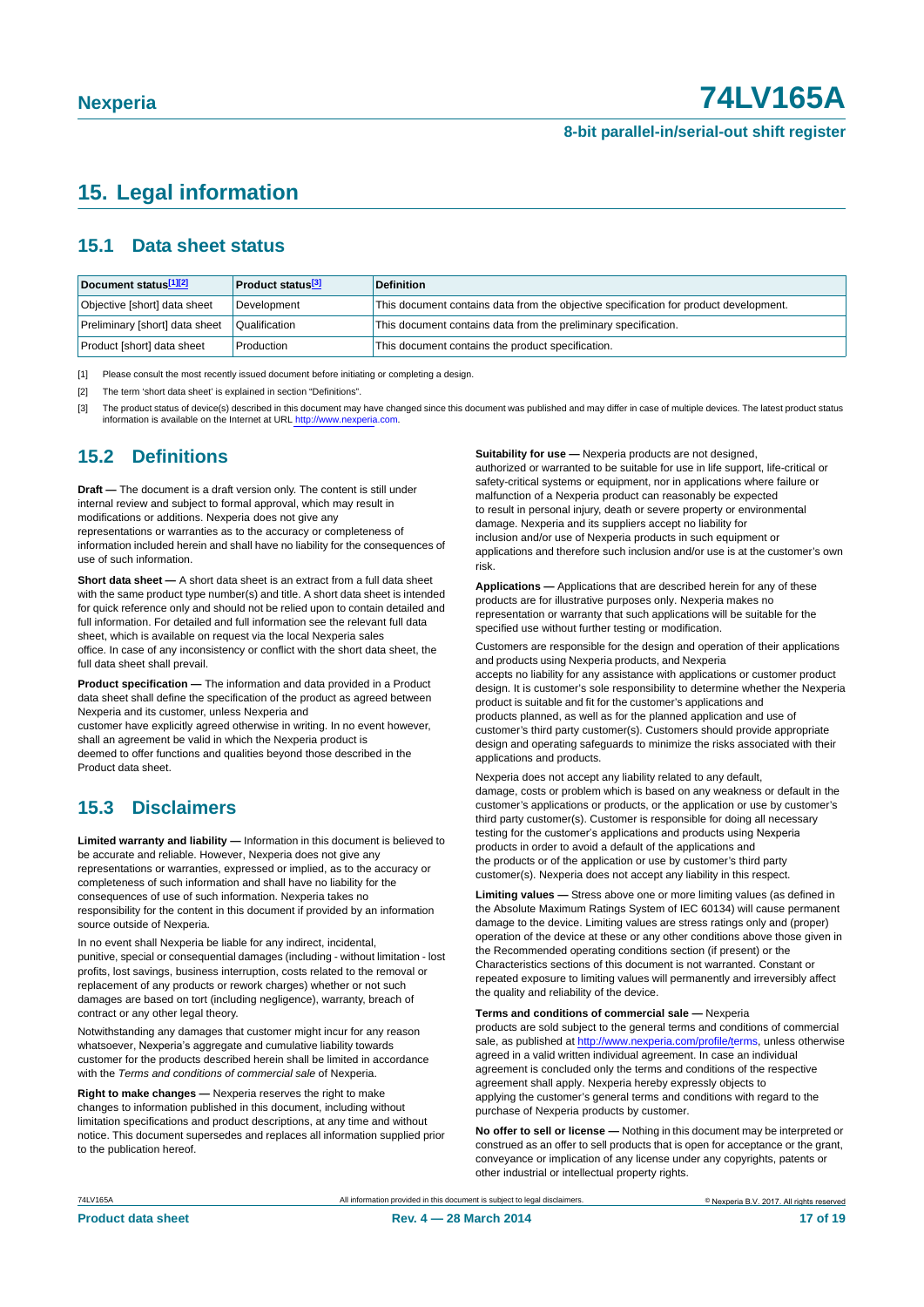#### **8-bit parallel-in/serial-out shift register**

**Export control —** This document as well as the item(s) described herein may be subject to export control regulations. Export might require a prior authorization from competent authorities.

**Non-automotive qualified products —** Unless this data sheet expressly states that this specific Nexperia product is automotive qualified, the product is not suitable for automotive use. It is neither qualified nor tested in accordance with automotive testing or application requirements. Nexperia accepts no liability for inclusion and/or use of

non-automotive qualified products in automotive equipment or applications.

In the event that customer uses the product for design-in and use in automotive applications to automotive specifications and standards, customer (a) shall use the product without Nexperia's warranty of the

product for such automotive applications, use and specifications, and (b) whenever customer uses the product for automotive applications beyond Nexperia's specifications such use shall be solely at customer's own risk, and (c) customer fully indemnifies Nexperia for any liability, damages or failed product claims resulting from customer design and use of the product for automotive applications beyond Nexperia's standard warranty and Nexperia's product specifications.

**Translations —** A non-English (translated) version of a document is for reference only. The English version shall prevail in case of any discrepancy between the translated and English versions.

#### <span id="page-17-0"></span>**15.4 Trademarks**

Notice: All referenced brands, product names, service names and trademarks are the property of their respective owners.

## <span id="page-17-1"></span>**16. Contact information**

For more information, please visit: **http://www.nexperia.com**

For sales office addresses, please send an email to: **salesaddresses@nexperia.com**